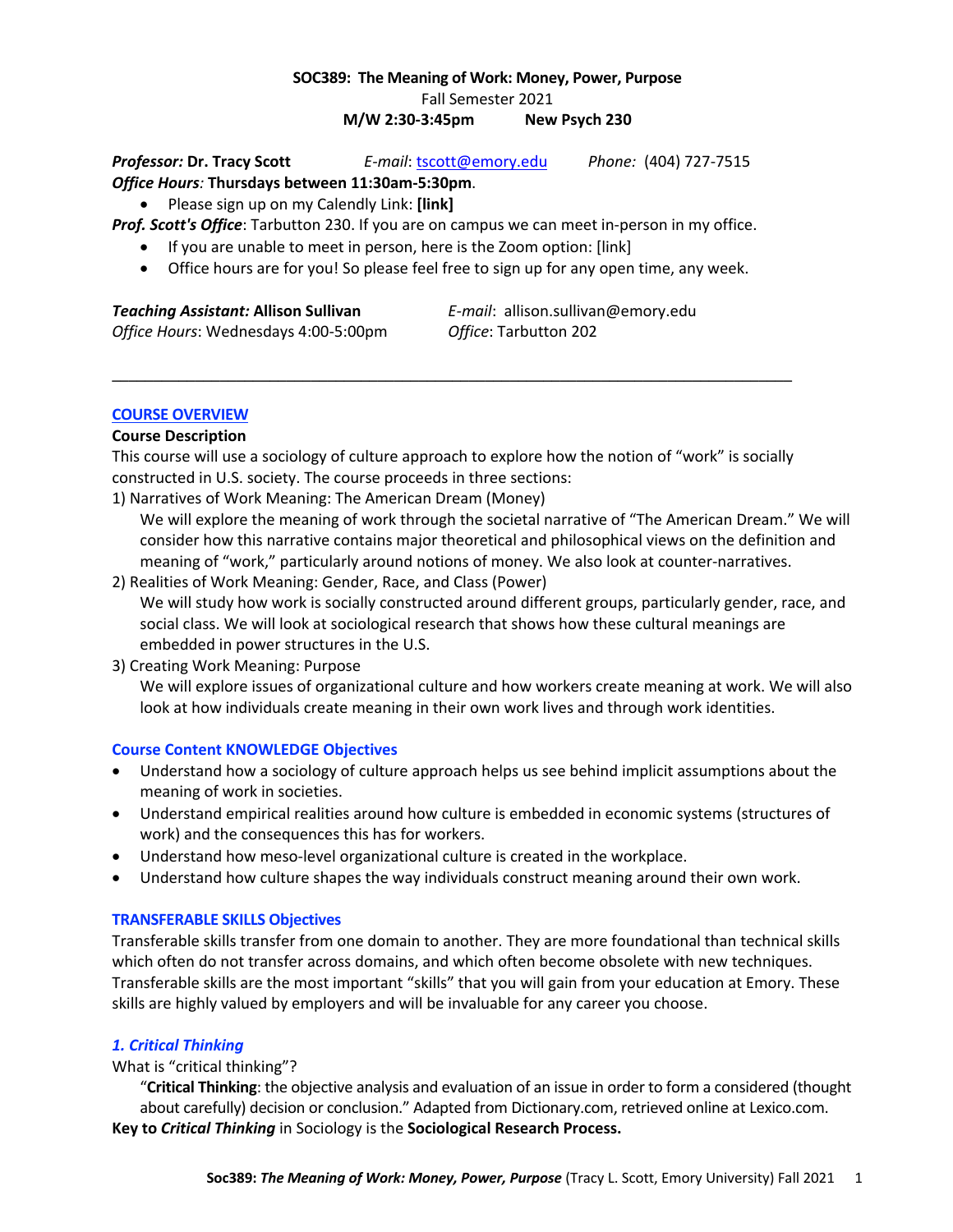### **Sociological Research Process** *Logic* **= Problem-Solving Skills**

- Sociological Research requires objectively analyzing and evaluating evidence in order to come to a considered conclusion (critical thinking).
- Sociological Research involves *logical steps* in which one must do careful, "considered" thinking (critical thinking) at each step, rather than relying on quick or formulaic rote rules. This research process logic is the best basis for all problem-solving.
- **This course will teach you** *sociological research process logic*. You will read sociological research articles. **All paper assignments will require you to apply the** *sociological research process logic* to your own data gathering and written work.
- Please read the following for the importance of sociological knowledge and how it encourages important critical thinking and observation skills:

Tim Wise. 2019. "Forget STEM, We Need MESH: The importance of media literacy, ethics, sociology and history education." *Medium*. Sep. 17, 2019.

https://medium.com/our-human-family/forget-stem-we-need-mesh-43ab6f6273cd

# *2. Writing*

**All course assignments are exercises in good writing**. This is a skill not to be underestimated. Over the course of your careers, you *will* write. (You will write thousands of emails if nothing else.) The better you write, the better you will do in your work.

• Please read the following for an interesting view about the effectiveness of good writing. Jane Rosenzweig. 2019. "The Whistle-Blower Knows How to Write: His complaint offers lessons on how to make a point." *The New York Times*. Sep. 27, 2019. https://www.nytimes.com/2019/09/27/opinion/whistleblower-complaint.html

# *3. Observation/Listening*

Sociology, and sociological research, are fundamentally about *observation of the social world and listening to others*, with a goal of **understanding other groups' realities** (rather than listening only in order to apply one's own personal belief system or agenda). Listening and observation are foundational to cross-cultural understanding and communication. Specifically, **course assignments will involve qualitative interviewing (listening) and direct or participant observation**.

• Please read the following for the importance of listening as a skill:

Kate Murphy. 2020. "It's time to tune in: why listening is the real key to communication." *The Guardian*. Jan. 25, 2020.

\_\_\_\_\_\_\_\_\_\_\_\_\_\_\_\_\_\_\_\_\_\_\_\_\_\_\_\_\_\_\_\_\_\_\_\_\_\_\_\_\_\_\_\_\_\_\_\_\_\_\_\_\_\_\_\_\_\_\_\_\_\_\_\_\_\_\_\_\_\_\_\_\_\_\_\_\_\_

\_\_\_\_\_\_\_\_\_\_\_\_\_\_\_\_\_\_\_\_\_\_\_\_\_\_\_\_\_\_\_\_\_\_\_\_\_\_\_\_\_\_\_\_\_\_\_\_\_\_\_\_\_\_\_\_\_\_\_\_\_\_\_\_\_\_\_\_\_\_\_\_\_\_\_\_\_\_

https://www.theguardian.com/lifeandstyle/2020/jan/25/its-time-to-tune-in-why-listening-is-thereal-key-to-communication

# **COURSE MATERIALS**

# *Canvas site:*

This site will include all Readings, Assignments, and Lecture Outlines.

# **Readings**

All readings will be posted on **Canvas**, under the relevant class session *Module.*

You are expected to complete the readings before the class date listed on the syllabus below. We will discuss some of the readings in class, so both the reading and class attendance are important.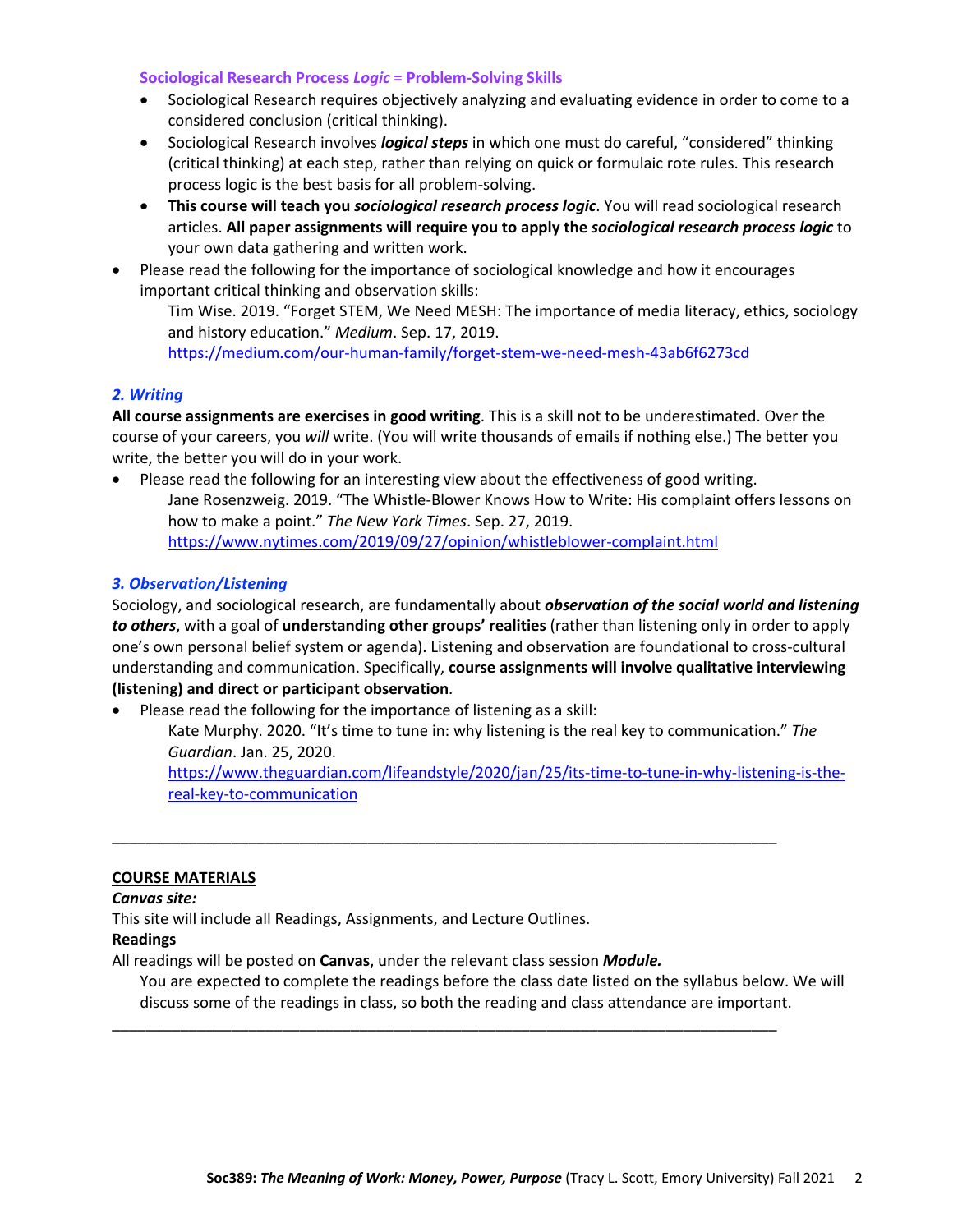### **COURSE REQUIREMENTS**

### **I. Class Discussions & Activities(20%)**

- We will have periodic class discussions and activities that will be incorporated into your written assignments. These will not be graded, but participation isrequired. If you miss any of the required discussions/activities because of an unexcused reason, you will lose 5 points (per activity missed). See details and dates below in the Class Schedule, marked by purple font.
- Beyond this, being present in class is important to understanding the course content material, which you will need to understand in order to do well on the paper assignments.
- *NOTE: absence due to illness is considered "excused." (See more under "Teaching and Learning during the Pandemic" below.)*

# **II. Two Critical Thinking Papers (each worth 20% for total of 40%)**

These papers focus on the first two broad sections of the course (Society-Money; System-Power). Each paper will involve multiple modes of work: reading summaries, reflections on in-class discussion/activity, and writing (5-6 pages per paper).

- *1. Society: Narratives of Work Meaning (Money) (20%) – DUE: Wed, Sep 29*
	- o You will write **brief reading summaries** of **any 4 of the 5 readings from Sep 8-22** (Giridharadas, Lewis, Smarsh, Kidder, Butler) and incorporate them in this paper.
	- o You will also incorporate **reflections about** your observations/listening experience in the small **group discussions from Sep 15 and Sep 22**.
	- o Detailed instructions to be provided.
- *2. System: Realities of Work Meaning (Power) (20%) – DUE: Wed, Nov 3*
	- You will write **brief annotated bibliographies on any 3 of the 4 readings from Oct 4-18** (Roth; Rivera & Tilcsik; Ray; Cook & Glass)
	- You will write **a fourth annotated bibliography** on the original research source for **one of the readings from Oct 25** (Quillian et al; Quadlin; Rivera & Tilcsik)
	- Your paper will incorporate lessons learned from the **evidence activity in class on Sep 29**.
	- Detailed instructions to be provided.

# **III. Final Project (40%):** *DUE: Monday, Dec 13th by 5:30pm*

*Creating Work Meaning (Purpose) How has this class shaped your view of the meaning of work?* This final project is your chance to delve more deeply into how workers find meaning in their work, as well as to construct your own meaning of work. Here are the general parameters of the project, with detailed instructions to be provided.

- You must include **brief reflections** on what you learned from the **first two papers**.
- You must include **brief reflections** on at least **3 readings from Sections 3 & 4** (any three from this group: Ho, Szymczak & Bosk, Van Maanen, Bailey & Madden, Khazan)
- You must do **primary data collection** (interviews) to learn from others about what is meaningful to them at work. For the interviews you will use the Bailey & Madden article as guide.

# **IN-PERSON CLASS RULES**

I am so glad that we are together in-person! If you want us to stay this way, please follow these rules!

- **Wear your mask (face covering) at all times!** Coming into the room, during class, leaving class and yes, even when you ask a question. Masks are very important to help mitigate the spread of the Delta variant.
- NO eating or drinking in class (unless emergency dehydration, etc.).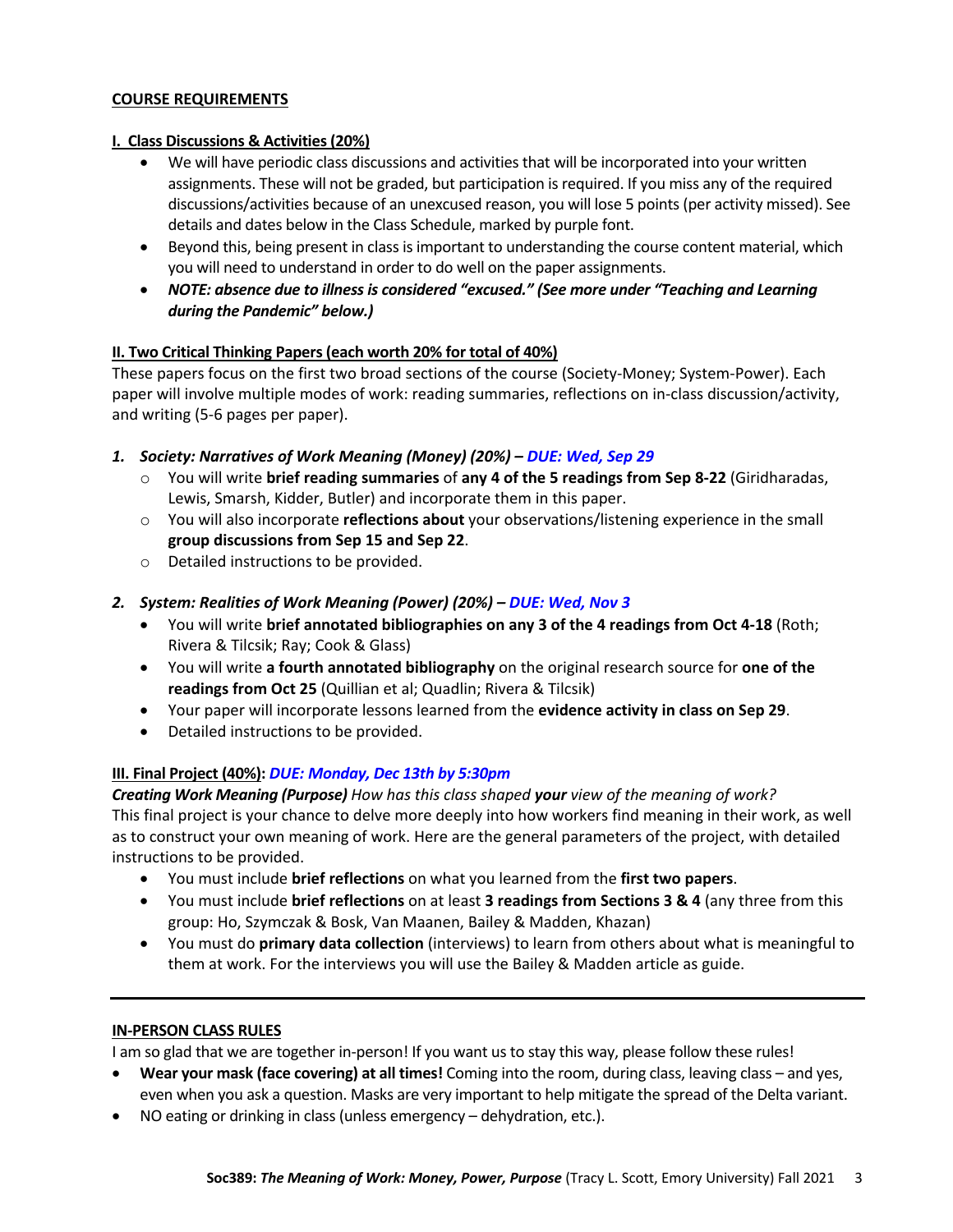• Do NOT come to class if you have any symptoms! Follow the instructions here: https://www.emory.edu/forward/resources/faq/index.html#anchor-health .

# **SOME other GROUND RULES**

# *Laptops*

• **Laptops (or tablets) are permitted in this class, with caveats.** Please refrain from texting, checking social media, shopping, or any other non-class activities on your computer. If you are found to be engaging in these activities, you will be asked to leave the classroom for the remainder of the class, so as not to distract students who prefer to be electronics-free. Recent research shows that the use of laptops is associated with lower grades for the user as well as for those around the user. Computers are distracting!

# *General Communication*

I provide very detailed information and instructions in all the course documents.

- **Please read all the written course communications thoroughly!**
- If you have questions after you have read everything in a particular course document (syllabus, paper instructions, study guide), then feel free to ask me.

# *Email Communication*:

I generally try to respond to emails within 24 hrs, but I do not guarantee a response within 24 hrs. I do not answer emails after 8pm at night.

# *General Conduct*:

Please be mindful of the general code of conduct that you would use in any classroom setting. I expect us all to be respectful of one another.

- Please do not arrive late to class.
- Once in class, please refrain from carrying on private conversations with your neighbor(s). This is distracting for everyone else in the room.

# *The use of cell phones is not permitted in this class. Please turn OFF your phones.*

*Missed Classes*: **You** are responsible for missed material. Please get notes from one of your classmates. After you have read all the missed material, if you still have questions, please come to my office hours.

# *Late Assignments***:**

I will accept late assignments but your grade on the assignment will be lowered by half a letter grade for each day the assignment is late. Personal illness and family emergencies are valid excuses, but they still will require some form of documentation.

\_\_\_\_\_\_\_\_\_\_\_\_\_\_\_\_\_\_\_\_\_\_\_\_\_\_\_\_\_\_\_\_\_\_\_\_\_\_\_\_\_\_\_\_\_\_\_\_\_\_\_\_\_\_\_\_\_\_\_\_\_\_\_\_\_\_\_\_\_\_\_\_\_\_\_\_\_\_\_\_\_\_

*Extra Credit*: There are **no** extra credit assignments available in this course. *Video/Audio*: You may not video or audiotape lectures without my express consent.

# **OTHER IMPORTANT INFORMATION**

# *Stress management and mental health*

Many students face challenges that can interfere with their academic success and overall wellbeing. If you are struggling with this class, please visit me during office hours or contact me via email. If you are feeling overwhelmed and need support, please go to: http://campuslife.emory.edu/support/index.html Emory also offers free, 24/7 support resources via TimelyCare: https://timelycare.com/emory. Other Emory resources include:

- Counseling & Psychological Services
- Office of Spiritual & Religious Life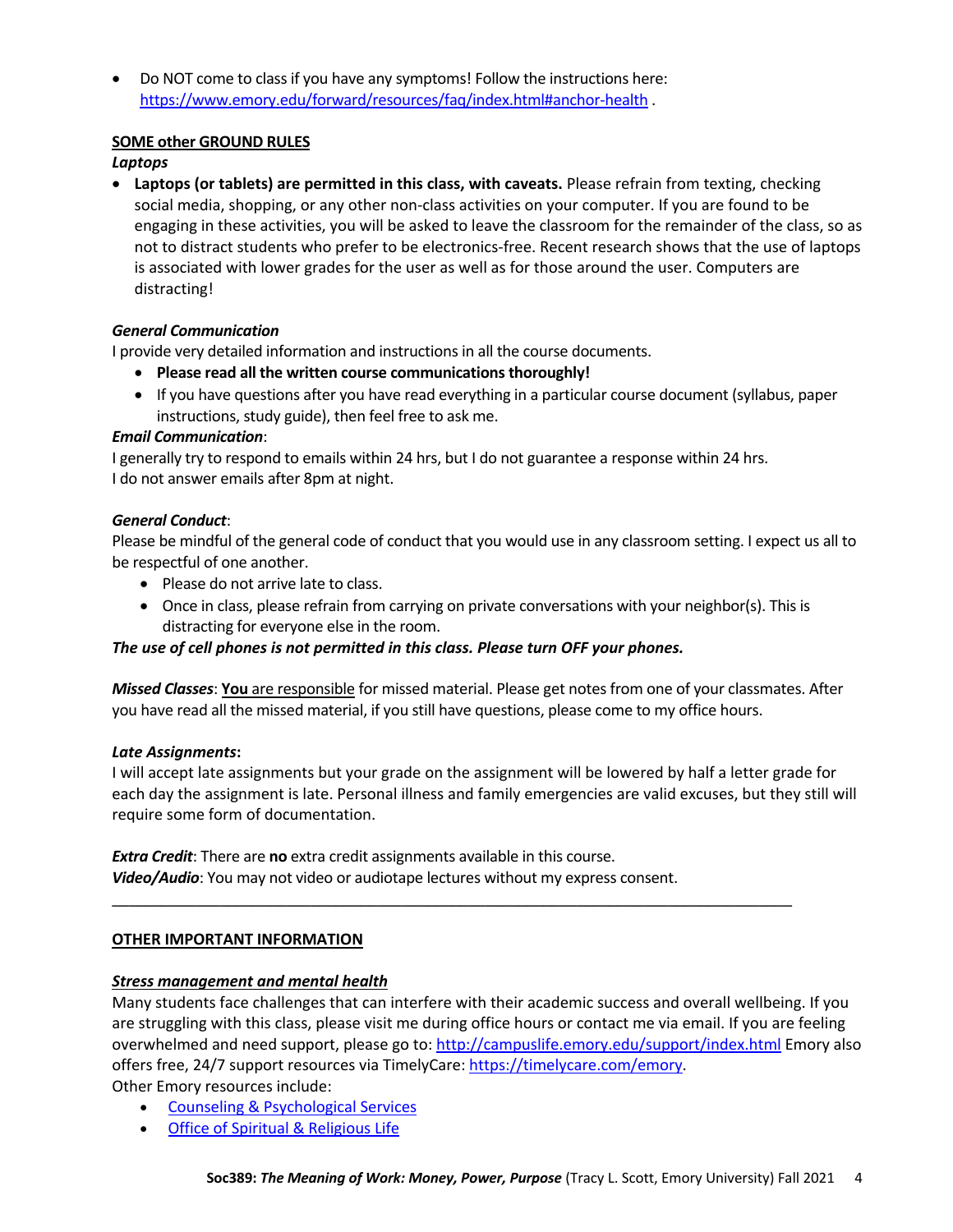- Student Case Management and Interventions Services
- Student Health Services Psychiatry
- Emory Anytime Student Health Services

### *Accessibility and Accommodations*

If you have a documented disability and have anticipated barriers related to the format or requirements of this course, or presume having a disability (e.g., mental health, attention, learning, vision, hearing, physical or systemic), and are in need of accommodations for this semester, please **contact the Department of Accessibility Services (DAS), as soon as possible,** to request accommodations.

**Students who have accommodations in place** should contact me sometime during the first weeks of the semester, to let me know your specific needs for the course as it relates to your approved accommodations. All discussions with DAS and faculty are confidential. Additional information regarding DAS: https://accessibility.emory.edu/index.html

Contact information for the Department of Accessibility Services: Phone: 404-727-9877 | TTD 404-712- 2049. Email: accessibility@emory.edu

### *Emory Writing Center*

The Emory Writing Center (EWC) is open to support students in Emory College. They offer one-on-one remote and in-person tutoring for a range of composition projects (essays, reports, theses, etc.), at any stage of the writing process (from brainstorming to final revisions). Writing Center tutors work on idea development, structure, use of sources, style, grammar, and more. They are not a proofreading or editing service, but rather offer strategies and resources writers can use as they compose, revise, and edit their own work. Tutors also support the literacy needs of English Language Learners (ELL); several tutors are trained ELL Specialists. The Writing Center is located in Callaway N111.

- **Learn more and make an appointment at http://www.writingcenter.emory.edu .**
- Please review their policies before your first appointment, including our new policy on inclusivity and respect: http://writingcenter.emory.edu/appointments/policies.html.

#### *Academic Conduct:*

Emory College has established an Honor Code outlining an appropriate code of conduct with respect to academic honesty and plagiarism. Information on Emory's Honor code can be accessed at: http://catalog.college.emory.edu/academic/policies-regulations/honor-code.html

The Honor Code is in effect throughout the semester. By taking this course, you affirm that it is a violation of the code to cheat on exams, to plagiarize, to deviate from the teacher's instructions about collaboration on work that is submitted for grades, to give false information to a faculty member, and to undertake any other form of academic misconduct. You agree that the instructor is entitled to move you to another seat during examinations, without explanation. You also affirm that if you witness others violating the code you have a duty to report them to the honor council.

\_\_\_\_\_\_\_\_\_\_\_\_\_\_\_\_\_\_\_\_\_\_\_\_\_\_\_\_\_\_\_\_\_\_\_\_\_\_\_\_\_\_\_\_\_\_\_\_\_\_\_\_\_\_\_\_\_\_\_\_\_\_\_\_\_\_\_\_\_\_\_\_\_\_\_\_\_\_\_\_\_\_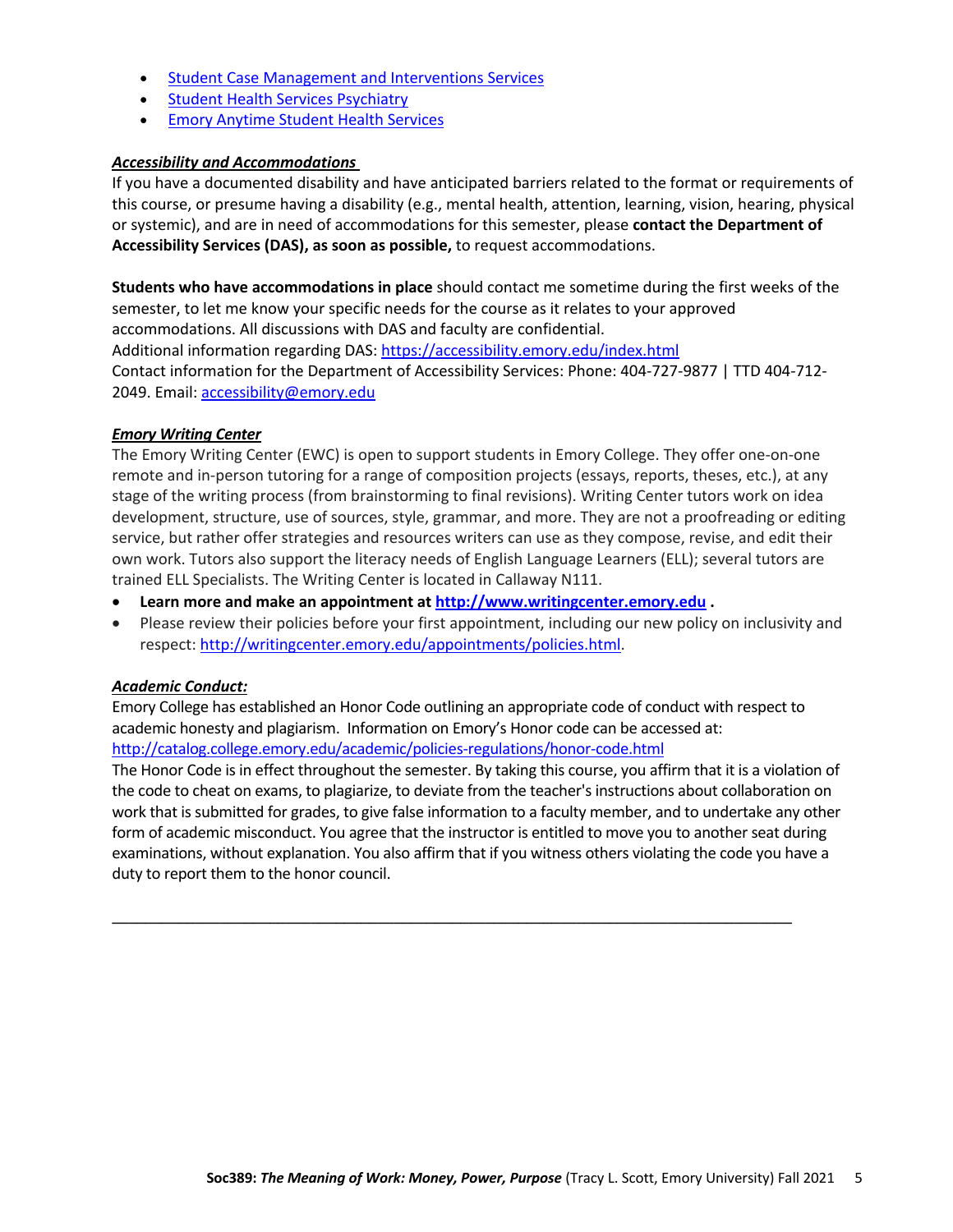#### **TENTATIVE CLASS SCHEDULE** (subject to change)

### *Prelude*

*Aug 25 (W)* Introductions

*Aug 30 (M)* **Our Framework: On Sociology and Culture** Johnson, Allan G. 2013. "Aren't Systems Just People?" Selection from *The Forest and The Trees: Sociology as Life, Practice, and Promise*. https://www.agjohnson.us/glad/arent-systems-just-people/ Watts, Alan. 2007. *Music and Life*. https://www.youtube.com/watch?v=ERbvKrH-GC4&feature=youtu.be

# **SECTION 1: SOCIETY and MONEY: Narratives of Work Meaning: The American Dream (Money) Macro-Level Social Context: U.S. Society**

*Sep 1 (W)* **The Social Construction of Work and The Meaning of Work** Budd, John W. 2011. "Introduction," pp. 1-13 in *The Thought of Work*. Ithaca, NY: ILR/Cornell University Press.

> Kimmerer, Robin Wall. 2015. *Braiding Sweetgrass: Indigenous Wisdom, Scientific Knowledge and the Teachings of Plants*. Milkweed Editions. SELECTION TBA.

- *Sep 6 (M):* **LABOR DAY HOLIDAY – NO CLASS**
- *Sep 8 (W)* **Prevailing U.S. Ethos: The American Dream** Giridharadas, Anand. 2018. *Winners Take All: The Elite Charade of Changing the World*. New York: Knopf. Selections: Prologue (pp. 3-12), Chapter 1: But How is the World Changed? (pp.13-34), A Note on Sources (pp. 271-273).
- *Sep 13 (M)* **The American Dream (Money) Part 1** Lewis, Michael. 2010. *Liar's Poker*. Reprint ed. W. W. Norton & Company. Selections: Preface (pp. 9-12), Chapter 1: Liar's Poker (pp. 13-20), Chapter 2: Never Mention Money (pp. 21-38), Epilogue (pp. 307-310).
- *Sep 15 (W)* **The American Dream (Money) Part 2** Smarsh, Sarah. 2018. *Heartland: A Memoir of Working Hard and Being Broke in the Richest Country on Earth*. New York: Scribner. Selections: Author's Note (p. ix), Dear August (pp. 1-3), Chapter 4: The shame a country could assign (pp.126-167). *Listening Groups & Discussion: The American Dream*
- *Sep 20 (M)* **Alternative Ethos: Service (Contribution, Calling)** Kidder, Tracy. 2009. *Mountains Beyond Mountains: The Quest of Dr. Paul Farmer, A Man Who Would Cure the World*. New York: Random House. Selections: Chapter 1 (pp. 3-8), Chapters 5-9 (pp. 47-95), Epilogue (pp. 303-312).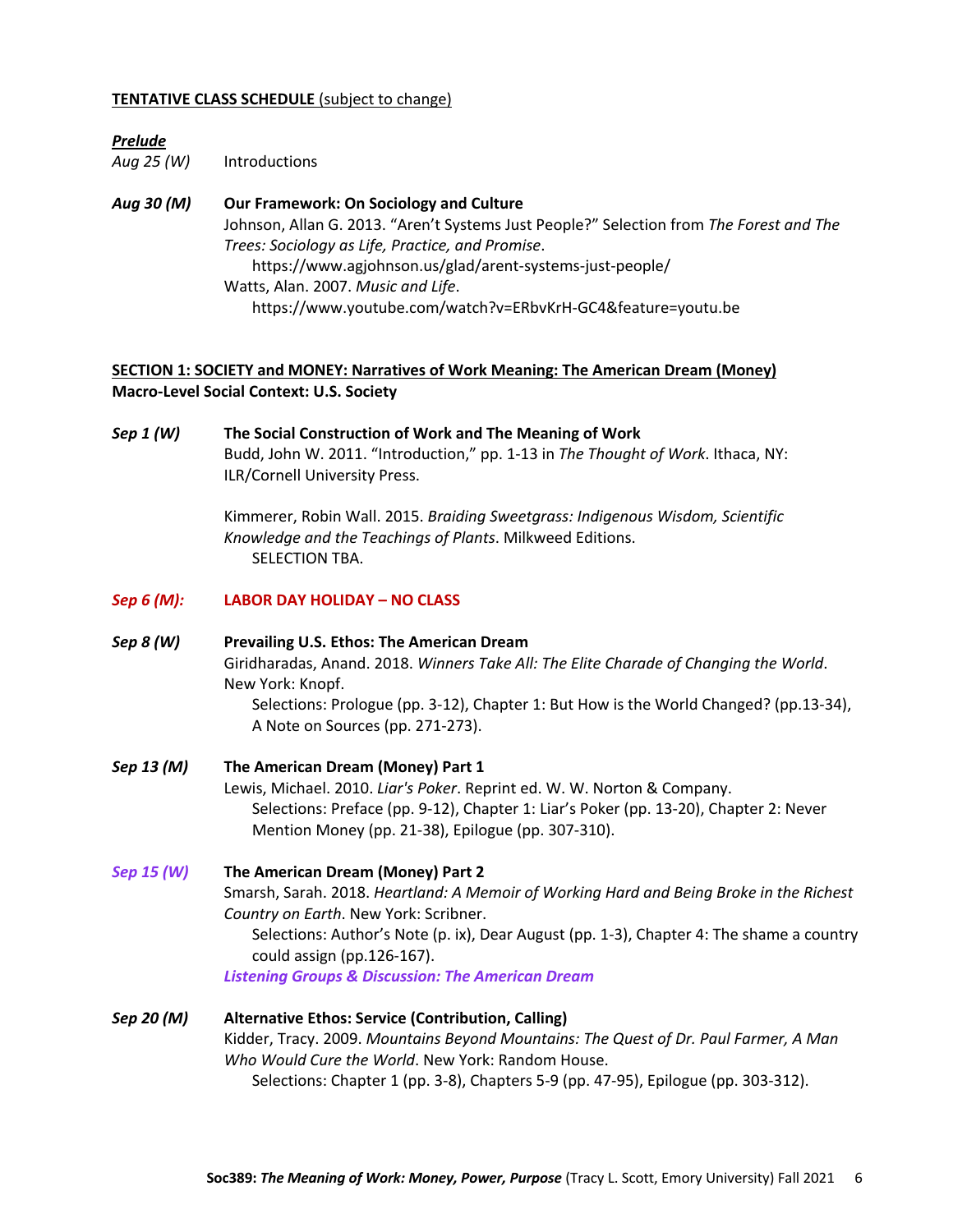*Sep 22 (W)* **Alternative Ethos: Essence (Human Identity / "Passion")** Butler, Octavia. 1996. "Positive Obsession," pp. 123-136 in *Blood Child and Other Stories*. New York: Seven Stories Press. *Listening Groups & Discussions: Alternative Ethos*

# **SECTION 2: SYSTEM and POWER: Realities of Work Meaning in Social Systems: Power Macro Level Social Context: Work System/Structures**

*Sep 27 (M) On Evidence, Theory and Methods* Giddens, Duneier, Appelbaum, and Carr. 2020. "Chapter 2: Asking and Answering Sociological Questions." In *Introduction to Sociology*, Seagull 12e. NY: W.W. Norton & Co.

> Pariser, Eli. 2011. *TED Talk: Beware Online "Filter Bubbles"*: https://www.ted.com/talks/eli\_pariser\_beware\_online\_filter\_bubbles

Tufekci, Zeynep. 2014. *Hollaback and Why Everyone Needs Better Research Methods: And Why All Data Needs Theory*: https://medium.com/message/that-catcalling-video-and-whyresearch-methods-is-such-an-exciting-topic-really-32223ac9c9e8

*Sep 29 (W) In-Class Activity: Evidence* This activity requires use of the internet, so please bring your laptops/tablet to class. (If you need a laptop/tablet, please email me. I can provide one.) **Paper 1 Due**

#### *Gender and the Meaning of Work in the U.S.*

- Oct 4 (M) Roth, Louise. 2004. "Engendering Inequality: Processes of Sex-Segregation on Wall Street." *Sociological Forum* 19: 203-228.
- *Oct 6 (W)* Rivera, Lauren. and Andras Tilcsik. 2019. "Scaling Down Inequality: Rating Scales, Gender Bias, and the Architecture of Evaluation." *American Sociological Review*. 84: 248–274.

# *OCT 11 (M):* **FALL BREAK - NO CLASS**

#### *Race and The Meaning of Work in the U.S.*

- *Oct 13 (W)* Ray, Victor. 2019. "Why So Many Organizations Stay White." *Harvard Business Review*. November 19, 2019. https://hbr.org/2019/11/why-so-many-organizations-stay-white
- *Oct 18 (M)* Cook, Alison and Christy Glass. 2013. "Glass Cliffs and Organizational Saviors: Barriers to Minority Leadership in Work Organizations?" *Social Problems* (60): 168-187.

#### *Cultural notions (Gender and Race) embedded in the System: On Resumes*

*Oct 20 (W) In-Class activity: Resume Evaluations*

*Oct 25 (M)* Quillian, Lincoln, Pager D., Midtbøen A.H., and O. Hexel. 2017. "Hiring Discrimination Against Black Americans Hasn't Declined in 25 Years." *Harvard Business Review*. October 11, 2017.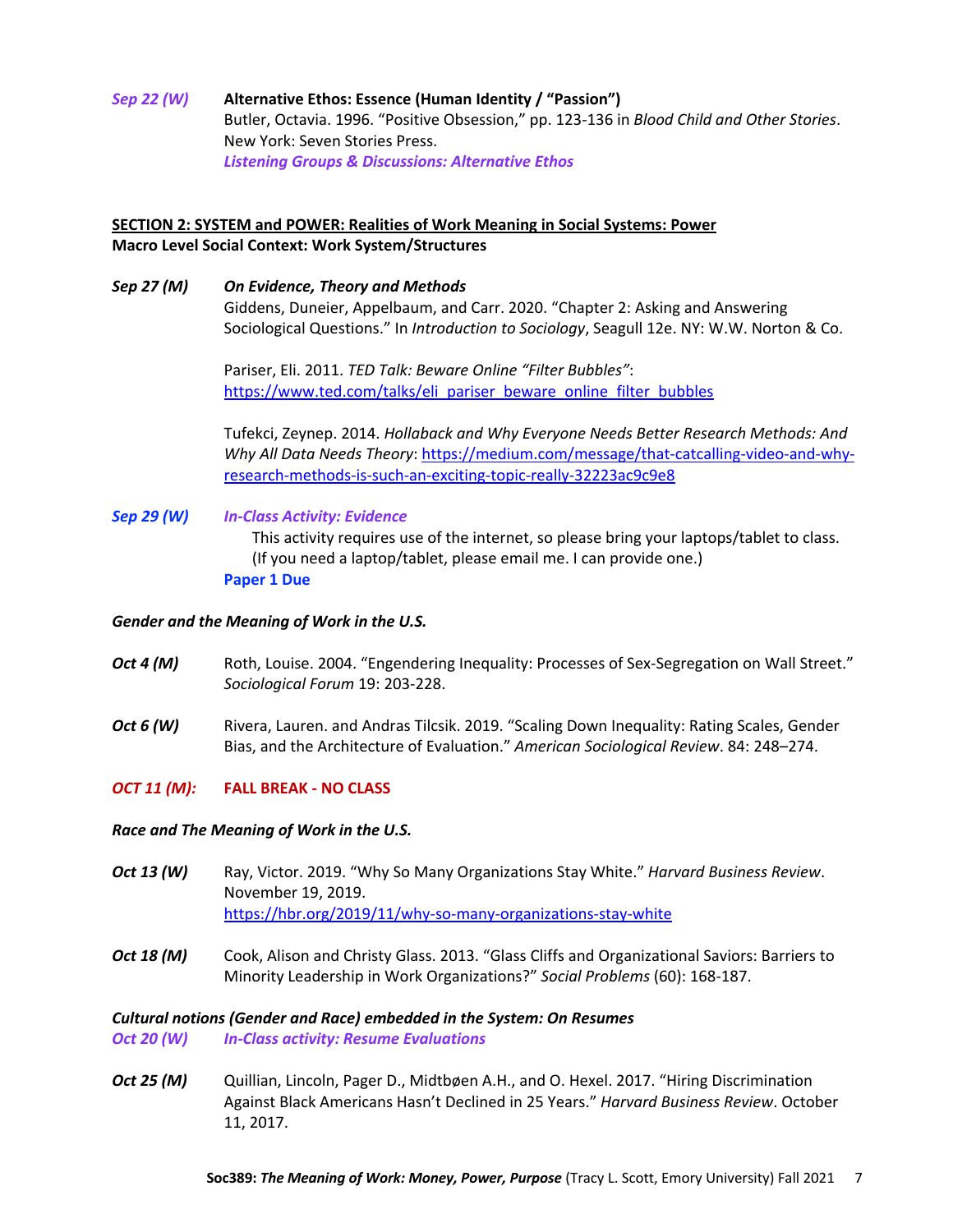https://hbr.org/2017/10/hiring-discrimination-against-black-americans-hasnt-declined-in-25-years

American Sociological Association. 2018. "Gendered Stereotypes Can Penalize Women for Having Good Grades." *NewsWise.* Mar 21, 2018. https://www.newswise.com//articles/gendered-stereotypes-can-penalize-women-forhaving-good-grades

Rivera, Lauren and Andras Tilcsik. 2017. "How Subtle Class Cues Can Backfire on Your Resume." *Harvard Business Review*. UPDATED April 04, 2017. https://hbr.org/2016/12/research-how-subtle-class-cues-can-backfire-on-your-resume

OPTIONAL (original research articles/sources):

Quillian, Lincoln, Pager D., Hexel O., and A. H. Midtbøen. 2017. "Meta-analysis of field experiments shows no change in racial discrimination in hiring over time." *PNAS* 114 (41): 10870-10875. https://doi.org/10.1073/pnas.1706255114

Quadlin, Natasha. (2018). "The Mark of a Woman's Record: Gender and Academic Performance in Hiring." *American Sociological Review* 83: 331–360.

Rivera, Lauren A. and András Tilcsik. 2016. "Class Advantage, Commitment Penalty: The Gendered Effect of Social Class Signals in an Elite Labor Market." *American Sociological Review*. 81: 1097–1131.

#### *Organizational Form [System] and Meaning: Bureaucracy in the U. S.*

- *Oct 27 (W)* Ritzer, George. 2018. *The McDonaldization of Society: Into the Digital Age*, Ninth Edition. Sage Publications. Ch. 1 Introduction, pp. 1-8; Ch. 2 Key Predecessors, pp. 38-43. Various selections on Higher Education, Medicine, Disney, and Digital Sites: pp. 84-85; 128- 131; 135-138; 145-149; 174-175; 185-192; 197-201.
- *Nov 1 (M) Organizational Form [System] and Meaning: Bureaucracy in the U. S* **Film:** *TBA*
- *Nov 3 (W)* **Finish Film &** *In-Class Discussion/Activity* **Paper 2 Due**